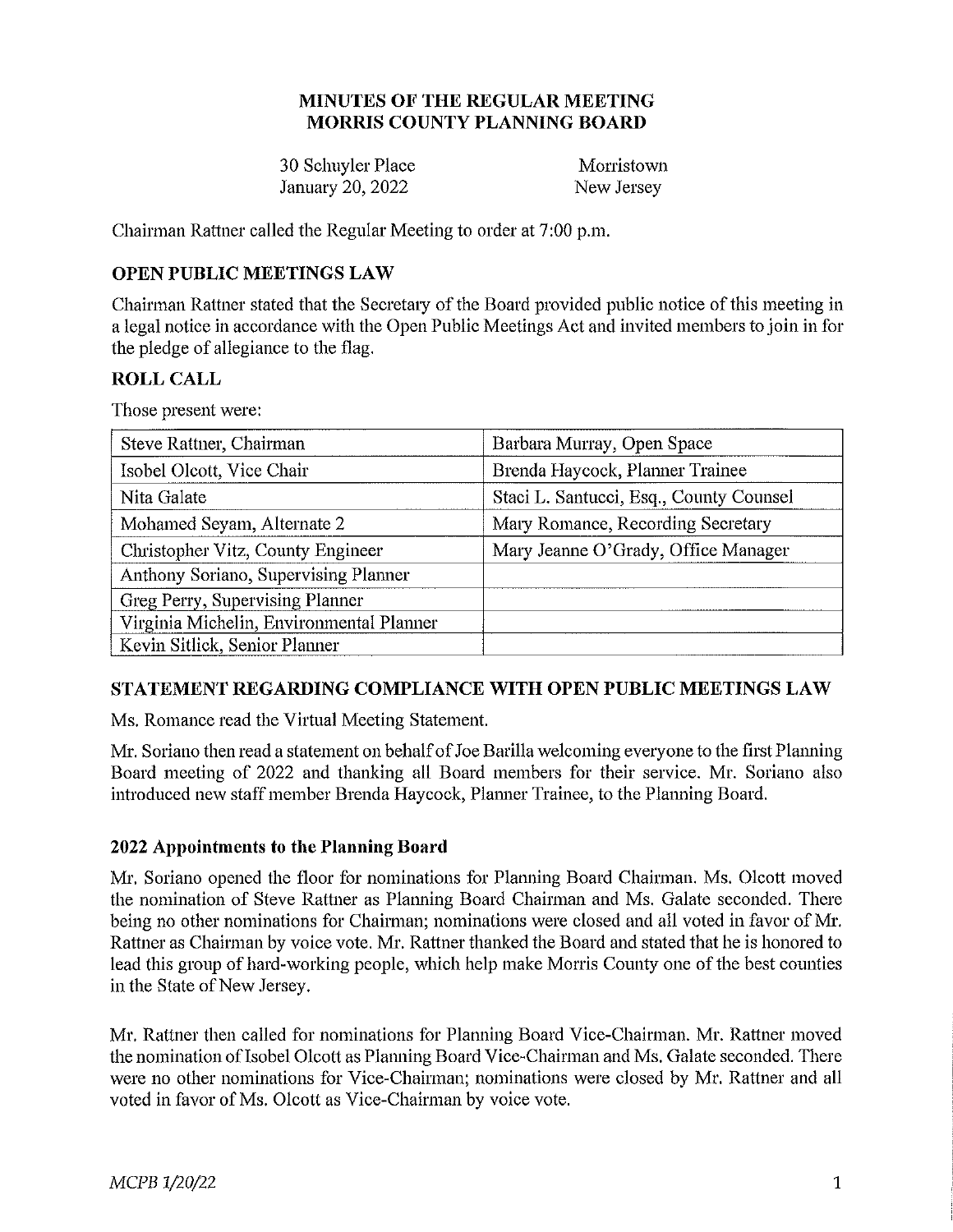Mr. Rattner then asked for nominations for the position of Board Secretary. Ms. Galate moved the nomination of Mr. Eppel as Planning Board Secretary and Ms. Olcott seconded. There being no other nominations for Secretary; nominations were closed by Mr. Rattner, and all voted in favor of Mr. Eppel as Secretary by voice vote.

Mr. Rattner then noted the members of the Standing Committees for 2021. He recommended no changes to the Committee members and there was no objection. Ms. Olcott questioned if Dennis Bull was on any Committees and Mr. Rattner indicated he was not at this time.

#### **Standing Committees for 2022** are as follows:

Legislative & Municipal - Everton Scott, Chairman, Ted Eppel, Vice-Chairman, Nita Galate, Mohamed Seyam and Steve Rattner.

Land Development Review - Isobel Olcott, Chairman, Chris Vitz, County Engineer, Everton Scott, Steve Rattner.

Environmental  $& Watershed - Ted Eppel, Chairman, Chris Vitz, County Engineering,$ Christian Francioli.

Long Range Planning - Nita Galate, Chairman, Ted Eppel, Isobel Olcott, and Mohamed Seyam.

Mr. Rattner reviewed Planning Board Liaisons for 2022 as follows:

#### **Planning Board Liaisons**

Lake Hopatcong Commission -Eric Wilsusen

Lake Hopatcong Commission Alternate -Ryan Gilfillan

Lake Musconetcong Regional Planning Board - Steve Rattner

Musconetcong River Management Council – Steve Rattner

Musconetcong River Management Council Alternate- John Wetzel

Morris County Open Space Trust- Nita Galate and Mohamed Seyam (At-Large Member)

Morris County Trail Construction Trust Committee - Isobel Olcott, Nita Galate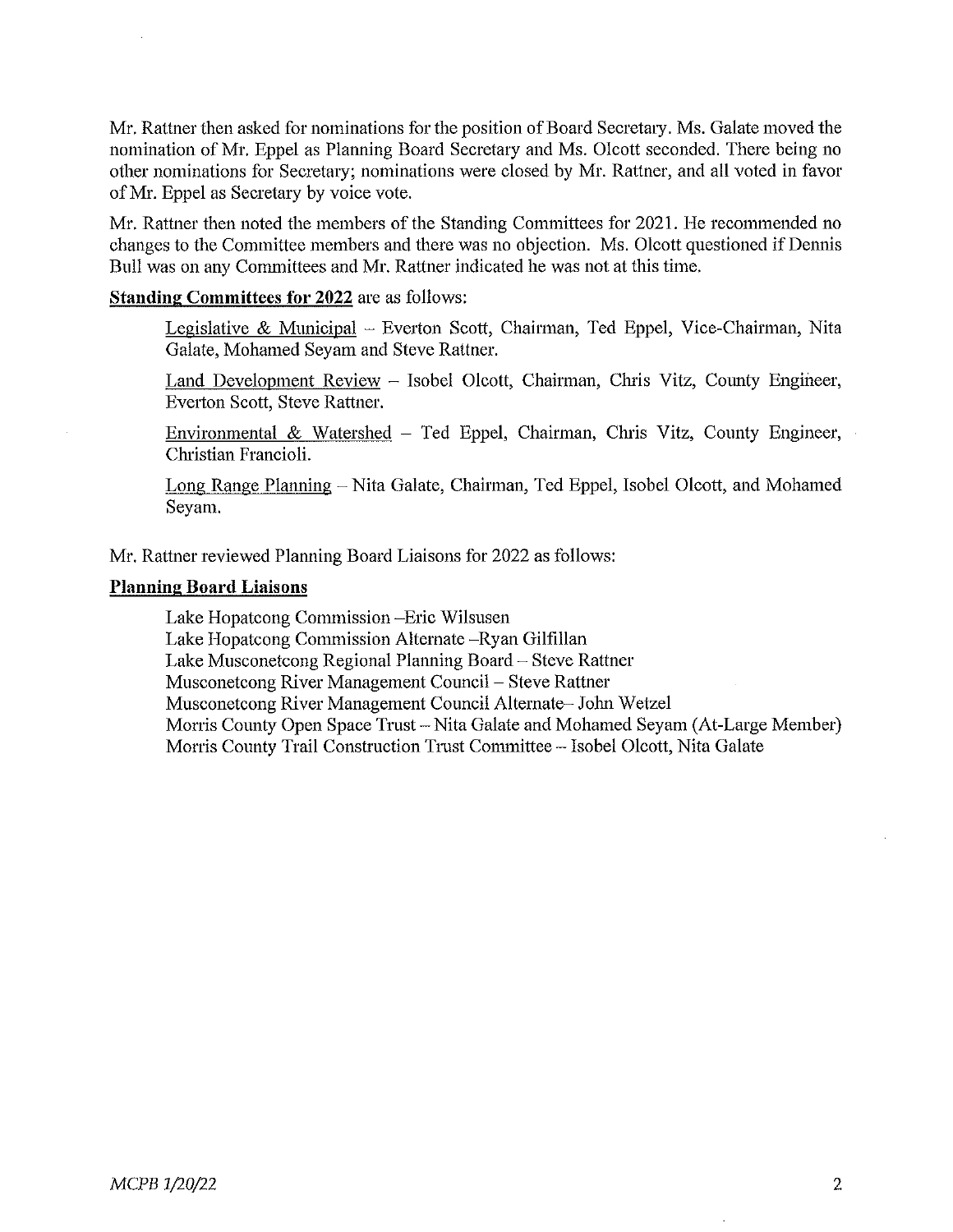### **REVIEW OF MINUTES**

Ms. Olcott moved the Planning Board Meeting Minutes of December 2, 2021. Ms. Galate seconded the motion. Mr. Rattner called for questions or comments and there being none, the motion was approved by a roll call vote.

#### **ROLL CALL**

| <b>VOTE</b>                           | Aye            | Nay | Abs. |
|---------------------------------------|----------------|-----|------|
| Steve Rattner, Chairman               | X              |     |      |
| Tyfun Selyn, Commissioner Director    |                |     |      |
| Stephen Shaw, Commissioner            |                |     |      |
| Isobel Olcott, Vice Chair             | X              |     |      |
| Ted Eppel, Secretary                  |                |     |      |
| <b>Everton Scott</b>                  |                |     |      |
| Nita Galate                           | X              |     |      |
| Dennis Bull, Alt.1                    |                |     |      |
| Mohamed Seyam, Alt.2                  | X              |     |      |
| Christopher Vitz, County Engineer     | $\overline{X}$ |     |      |
| Roslyn Khurdan, (County Engineer Alt) |                |     |      |

#### **DIRECTOR'S REPORT**

The Director's Report for December 2021 was reviewed and accepted by the Board and will be placed on file.

## **REPORT OF FUNDS RECEIVED**

Funds received for December 2021 totaled \$5,900.

#### **FUTURE MEETINGS**

Mr. Soriano reported the day-to-day staff meeting load is anticipated to mirror 2021. He foresees an uptick in meetings concerning the WQMP and the County Agricultural Development Board. Due to the recent uptick in COVID cases, it is unknown when meetings will be held inperson. Once the necessaiy equipment is installed, meetings will be switched to a hybrid meeting format. This will enable the same level of access the public has grown accustomed to during the pandemic and will allow staff and board members the flexibility of attending meetings in-person or virtually.

#### **COMMITTEE REPORTS**

## **Environmental and Watershed**

*County Wastewater Management Plan* – Mr. Soriano reported that due to the holiday season there hasn't been much progress with the County Planners and the N.J. Department of Environmental Protection. There have been multiple amendment requests, revisions to the plans are ongoing and updated build-out analysis is being conducted.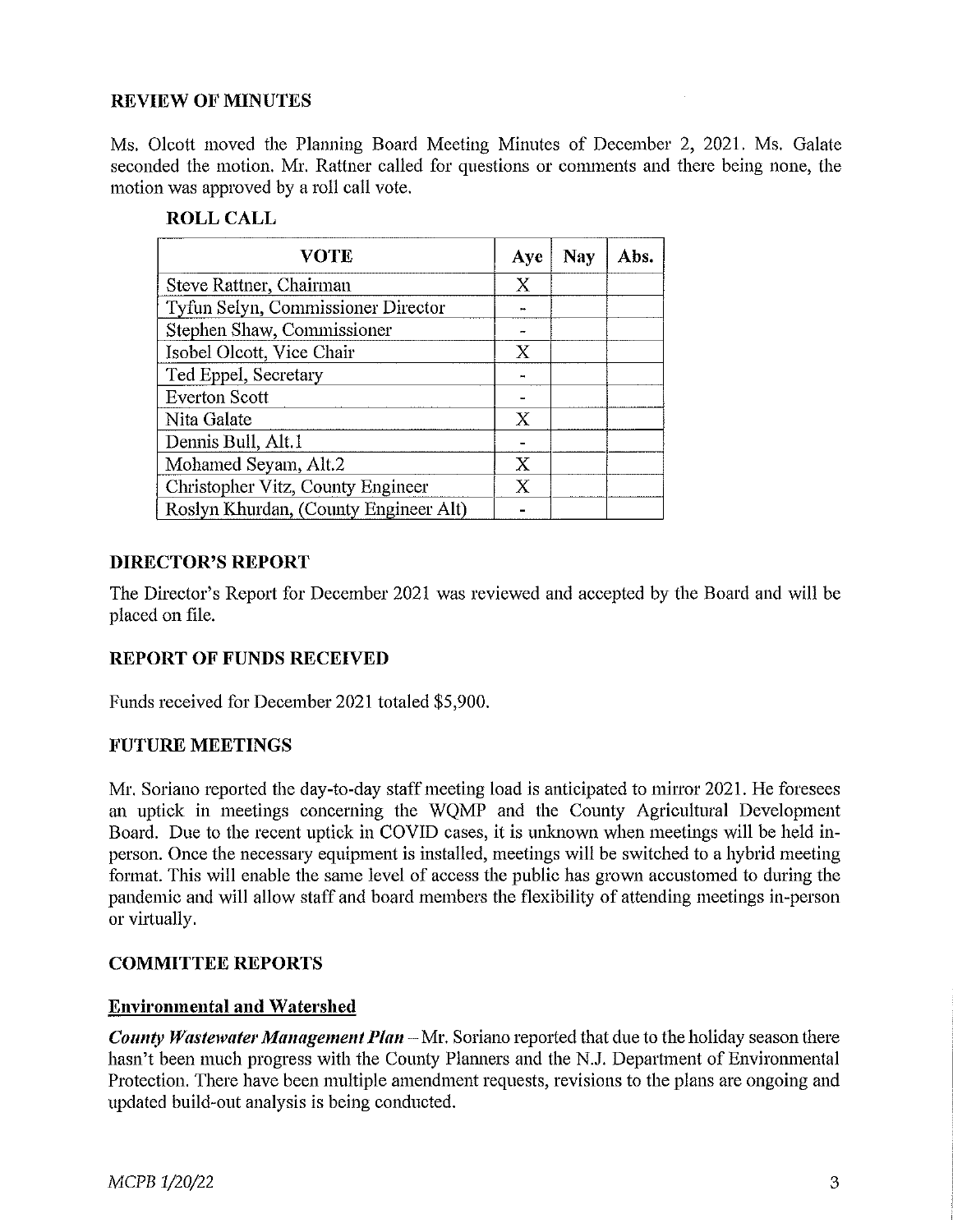*Watershed Activities* - Mr. Soriano stated that Joe Barilla received an invitation from the Rockaway River Watershed cabinet for a meeting at the end of January. The Whippany River Watershed Action Committee continues to hold meetings. The 2022 event schedule will be passed along once received.

*Stormwater Ordinance and Plan Review – Mr. Soriano stated there was nothing to report* 

#### **Land Subdivision and Zoning**

*Developments Reviewed* - Ms. Olcott addressed the Development Review Committee meetings held on December 13, 2021, and January 12, 2022. Regarding the December 13 meeting, she highlighted the following application:

**East Hanover, R&O East Hanover, 2021-10-10-SP-0 (County Route 632) – This site plan is** for the redevelopment of a lot from the recently approved Novartis subdivision. All existing improvements will be removed for the construction of two warehouse buildings totaling  $826,800$ sq. ft. Warehouse 'A' will be 489,000 sq. ft. with 22,800 sq. ft. of office space and will have 377 parking spaces and 92 trailer stalls. An additional 202 parking spaces are banked for future use. Warehouse 'B' will be 337,800 sq. ft. with 22,800 sq. ft. of office space and will have 331 parking spaces and 113 trailer stalls. Access will be from the existing driveways to South Ridgedale Ave. (CR 632) and Route 10 on the Novartis property.

Ms. Olcott noted concern with the access due to the tractor trailer activity in and out of the complex. Mr. Perry indicated they had a call from the applicant's traffic engineer who indicated that all truck traffic at this site will be routed on Route 10 and not the existing access. Improvements to these accessways will be submitted in a future site plan from Novartis. Mr. Vitz noted that the internal driveways will have to be redesigned so trucks won't be able to come out onto Ridgedale Avenue. County Engineering will review stormwater management and the traffic impact study. Ms. Olcott noted the plan was conditionally approved.

As pertains to the January 12 meeting, Ms. Olcott highlighted the following application:

**Dover, 1 Towpath Square, 2021-9-8-SP-0, 2021-9-8-P-, 2021-9-8-F-0 (County Route 513)** - This site plan is for two housing types on separate lots. There is a seven-unit townhouse structure on a .157 acre parcel which will be subdivided into seven lots. The other structure will be a nine story, 95-unit apartment building with a 36 space first level parking garage, 40 space second level parking garage and a 45 space surface parking lot on .878 acres. Access for all seven townhomes will be from Prospect Street (a.k.a Towpath Square). Access from the surface parking lot will be via two driveway connections to Bassett Highway. The first level parking garage will have a full access connection to Prospect Street. The second level parking will have a right in/right out only connection to East Blackwell Street. The ninth floor will have a gym, indoor community space and an outdoor patio area. Stormwater management entails a collection system that will be connected to the existing Bassett Highway stormwater collection system. County Engineering will review stormwater management and the driveway connection to East Blackwell Street. There may be a signal box on the corner which may interfere and must be repositioned. Mr. Perry commented the right in/right out driveway on East Blackwell Street is on a municipal road. Mr. Vitz indicated that he will review these plans.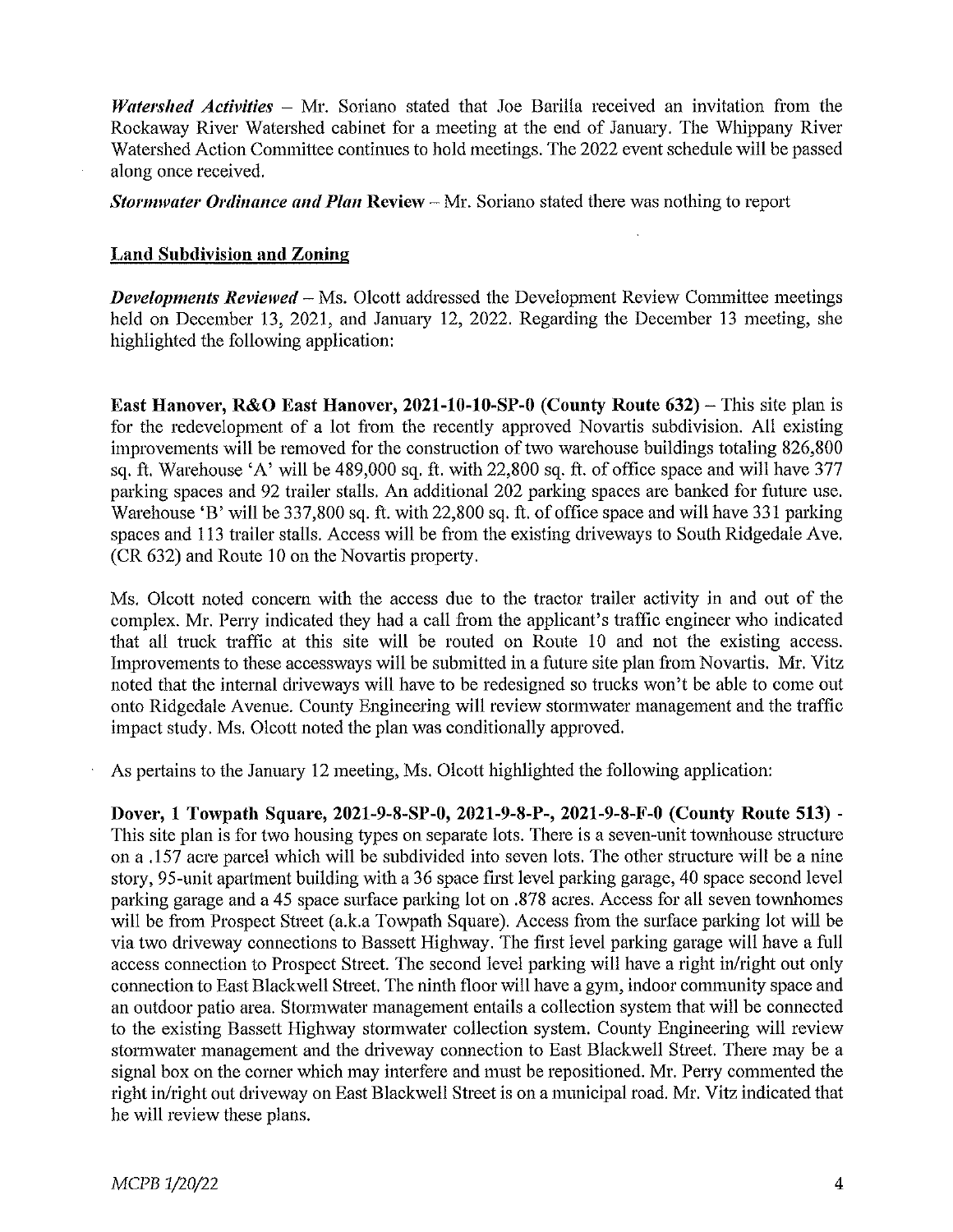Mr. Vitz made a motion to move the Report of Actions Taken on Development Plans for December 2021 and January 2022. Mr. Seyam seconded the motion, and it was approved by roll call vote.

### **ROLL CALL**

| <b>VOTE</b>                           | Aye | Nav | Abs. |
|---------------------------------------|-----|-----|------|
| Steve Rattner, Chairman               | X   |     |      |
| Tyfun Selyn, Commissioner Director    |     |     |      |
| Stephen Shaw, Commissioner            |     |     |      |
| Isobel Olcott, Vice Chair             | X   |     |      |
| Ted Eppel, Secretary                  |     |     |      |
| <b>Everton Scott</b>                  |     |     |      |
| Nita Galate                           | X   |     |      |
| Dennis Bull, Alt.1                    |     |     |      |
| Mohamed Seyam, Alt.2                  | X   |     |      |
| Christopher Vitz, County Engineer     | X   |     |      |
| Roslyn Khurdan, (County Engineer Alt) |     |     |      |

## **Legislative and Municipal**

*Recent Legislation-* Mr. Soriano reported that the 2020-2021 legislative session ended on January 11 and the new 2022-2023 session began at noon that same day, noting that the Governor had until the 18th to sign bills that had passed both houses. Mr. Soriano noted that 55 of the bills being tracked by the Board were signed into law over the course of the two-year legislative session and that a summary report was included in the meeting materials. The majority of bills approved were appropriation bills for open space, farmland, and historic preservation funding. There were also several new rules, such as the new cannabis regulations, and laws impacting transportation, the environment and housing policy.

Mr. Soriano reported that the new session began with the reintroduction of 3,008 unapproved bills from the previous session with new bill numbers and in many cases, new sponsors. These were reviewed to reconcile with the previous watch list. So far, 197 of the bills that were being tracked by the Board have been reintroduced. Further bill reintroductions are expected in the next couple ofweeks.

Mr. Soriano noted that the previously discussed bill regarding approval authority of the Planning Board over regional warehouse development has not been reintroduced. Mr. Soriano also noted that another previously discussed draft but unintroduced bill that would give the County Planning Board increased authority over development impacting county roads was also not introduced.

*Master Plan* **&** *Land Use Ordinance Monthly Report* - Mr. Soriano stated that no new municipal master plan elements/amendments were received in the reporting period.

*Land Development Ordinance Report* - Mr. Sitlick reported 13 ordinances were processed in December including two proposed and eleven adopted. The two proposed ordinances were in Chatham Borough, and they were also adopted in December.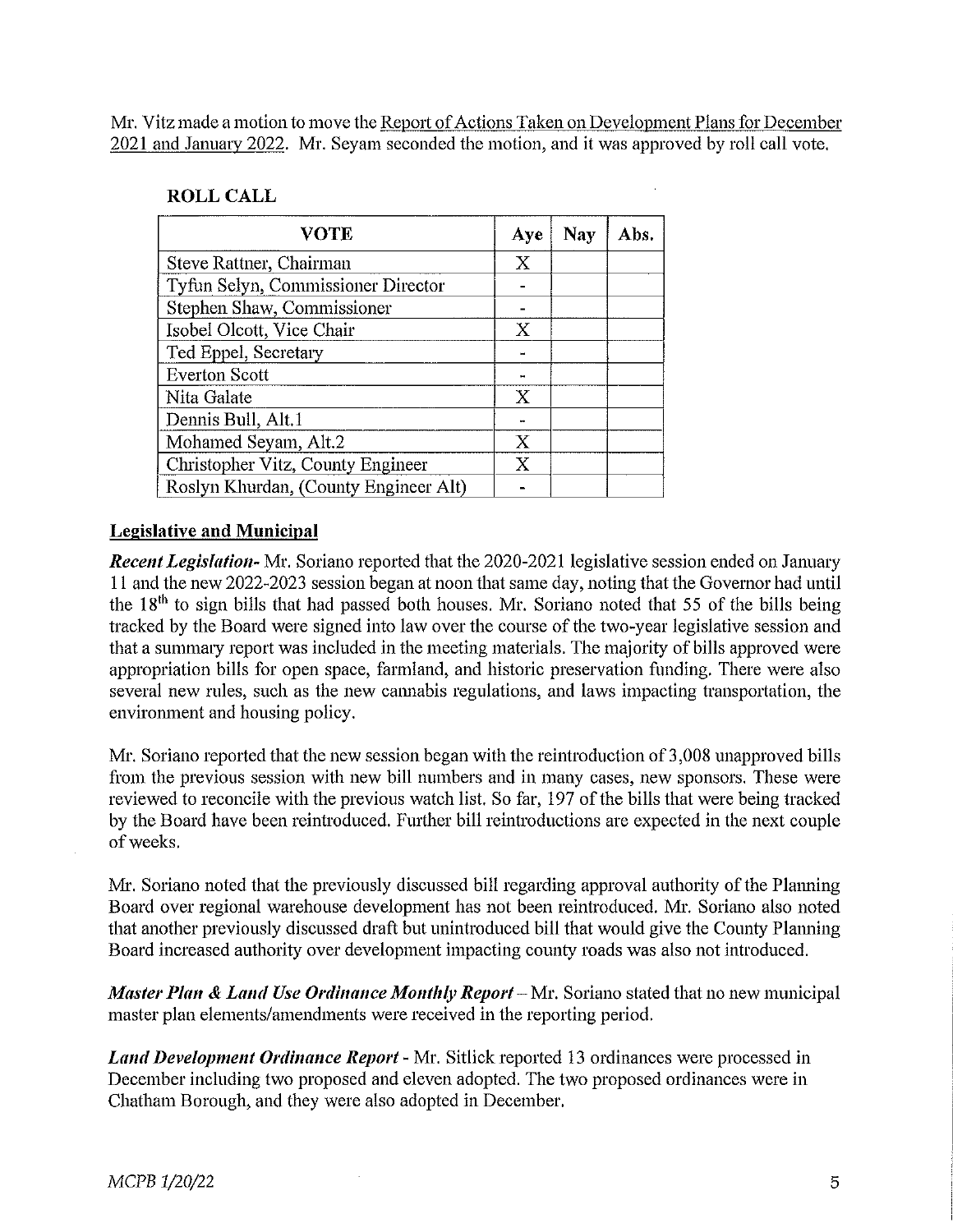Mr. Sitlick highlighted Ordinance 21-22 which establishes an inclusionary mixed-use overlay district called the Gateway Affordable Housing Overlay One District on 25 acres on River Road. The district permits inclusionary and multifamily residential uses at approximately 35 units per acre and various non-residential uses as part of the residential development such as offices, banks, restaurants and retail. Mr. Sitlick also noted Ordinance 21-23, which establishes the Gateway Affordable Housing Overlay Two District on 11 acres located on River Road. It has the same permitted uses as Ordinance 21-22 and permits 18 units per acre.

## **Long Range Planning**

2022-2027 Capital Budget Review – Mr. Soriano reported that a copy of the Morris County annual capital budget was received for review by the Board. Ms. Galate informed the Board that the Long Range Planning Committee performed its annual review of the budget for relationship, if any, to the goals, objectives or recommendations of the Morris County Master Plan. Ms. Galate reported that the Committee found the budget consistent with the County Master Plan.

Ms. Olcott made a motion to affirm that the 2022-2027 County Capital Budget is consistent with the County Master Plan. Ms. Galate seconded the motion, and it was approved by roll call vote:

| <b>VOTE</b>                           | Aye            | Nay | Abs. |
|---------------------------------------|----------------|-----|------|
| Steve Rattner, Chairman               | X              |     |      |
| Tyfun Selyn, Commissioner Director    |                |     |      |
| Stephen Shaw, Commissioner            |                |     |      |
| Isobel Olcott, Vice Chair             | X              |     |      |
| Ted Eppel, Secretary                  |                |     |      |
| <b>Everton Scott</b>                  | $\blacksquare$ |     |      |
| Nita Galate                           | X              |     |      |
| Dennis Bull, Alt.1                    |                |     |      |
| Mohamed Seyam, Alt.2                  | X              |     |      |
| Christopher Vitz, County Engineer     | X              |     |      |
| Roslyn Khurdan, (County Engineer Alt) |                |     |      |

## **ROLL CALL**

2020 Census Count Question Resolution Program – Mr. Sitlick reported on the Census Count Question Resolution (CQR) Program that allows state and local governments to review their 2020 Census counts of housing and correct any errors for specific Census blocks. If the Census Bureau agrees that errors have occurred, they will make the corrections for use in future programs. All municipalities received a letter from the Census Bureau notifying them about the program. Mr. Sitlick indicated that all municipal Administrators will be sent an email from the County offering assistance with their CQR review along with links to further information. The email will include spreadsheets that show changes to the census housing counts for the municipalities.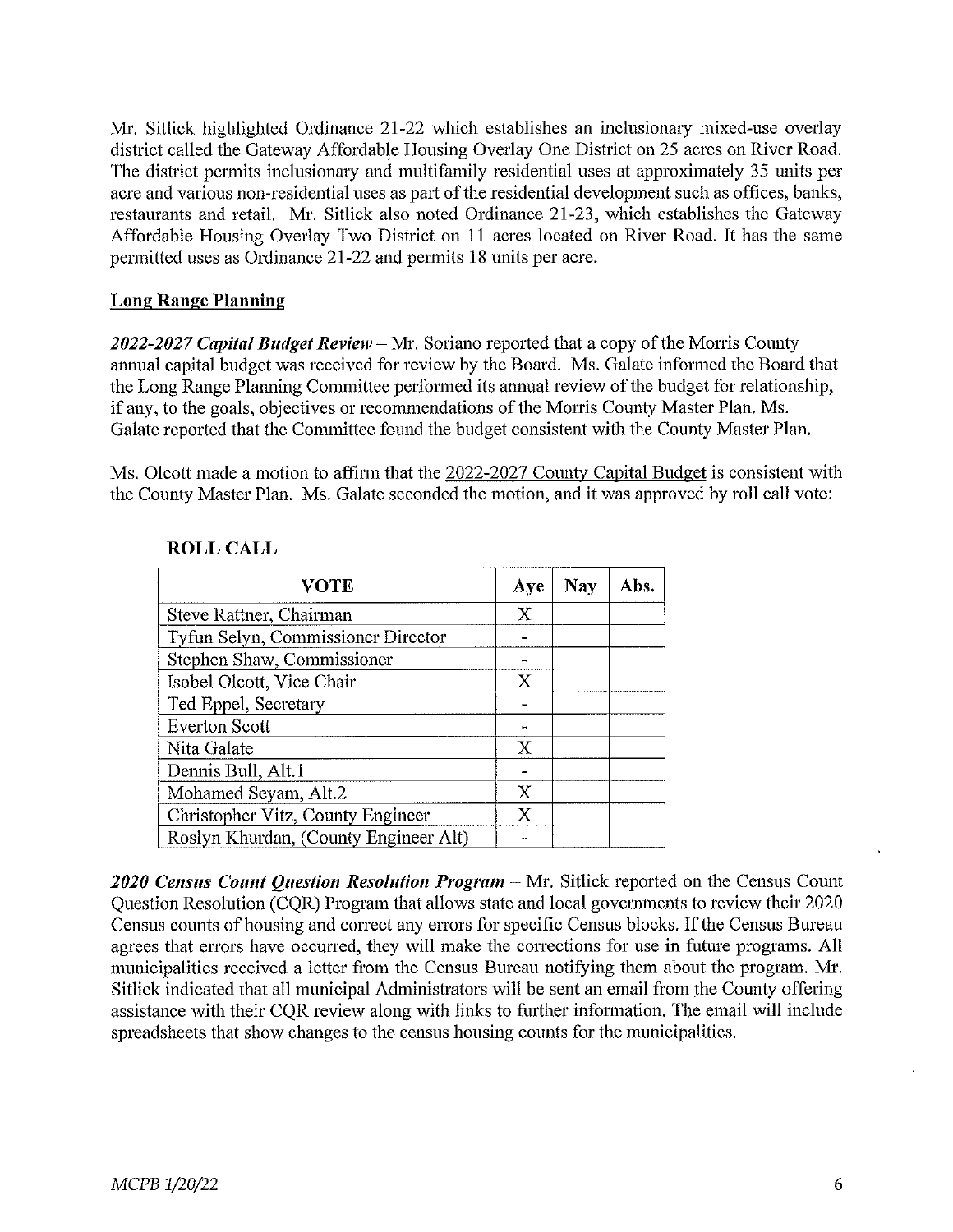## **LIAISON REPORTS**

### *Lake Hopatcong Commission*

Mr. Soriano reported that Eric Wilsusen and Ryan Gilfillian will continue to serve as liaisons to the County from the Lake Hopatcong Commission. The Lake Hopatcong Commission November and December meeting minutes and a meeting schedule were included in the meeting materials.

### **Lake Musconetcong Regional Planning Board (LMRPB)**

Mr. Rattner reported an incident on Lake Musconetcong in which three people were rescued after falling through the ice. He congratulated the Stanhope and Netcong Police Departments for their quick action in the rescue. Mr. Rattner reported that a motorcycle was involved and remains at the bottom of the lake with gas and oil leaking into the water, which is also the headwaters for Lake Musconetcong. Local officials were contacted by the LMRPB Chairman who was informed that the State Police will be taking over the responsibility of removing the motorcycle from the lake.

Mr. Rattner stated there isn't enough emergency equipment for water rescue in Morris County and that needs to be changed. Mr. Rattner stated there are major incidents every winter in Morris County and that he is on a mission to raise funds for water rescue kits.

### *Musconetcong River Management Council*

Mr. Rattner had nothing to report.

#### *Morris County Open Space Trust Fund*

Ms. Galate had nothing to report.

#### *Trail Construction Trust Fund Committee*

Ms. Olcott reported that the County Commissioners approved their recommendation from the December meeting of six design applications and four construction applications for a total of \$926,498. The next meeting is scheduled for February 10, 2022, during which the Committee will discuss the Committee's 2021 application review process and possible revisions to the regulations.

#### **CORRESPONDENCE AND REPORTS RECEIVED**

*Morris County Solid Waste Management Plan Amendment-* Mr. Soriano had nothing to report.

#### **REPORT OF MEETINGS**

Mr. Soriano reported that State Planning Commission meetings were held on Januaty 5 and January 19. The State Plan Rule updates for Plan Endorsement are still being reviewed by the Governor's Office, after which they will be sent to the Office of Administrative Law for review. Their release via the NJ Register for 60-day public comment period is anticipated in January, with the earliest possible adoption in March of 2022.